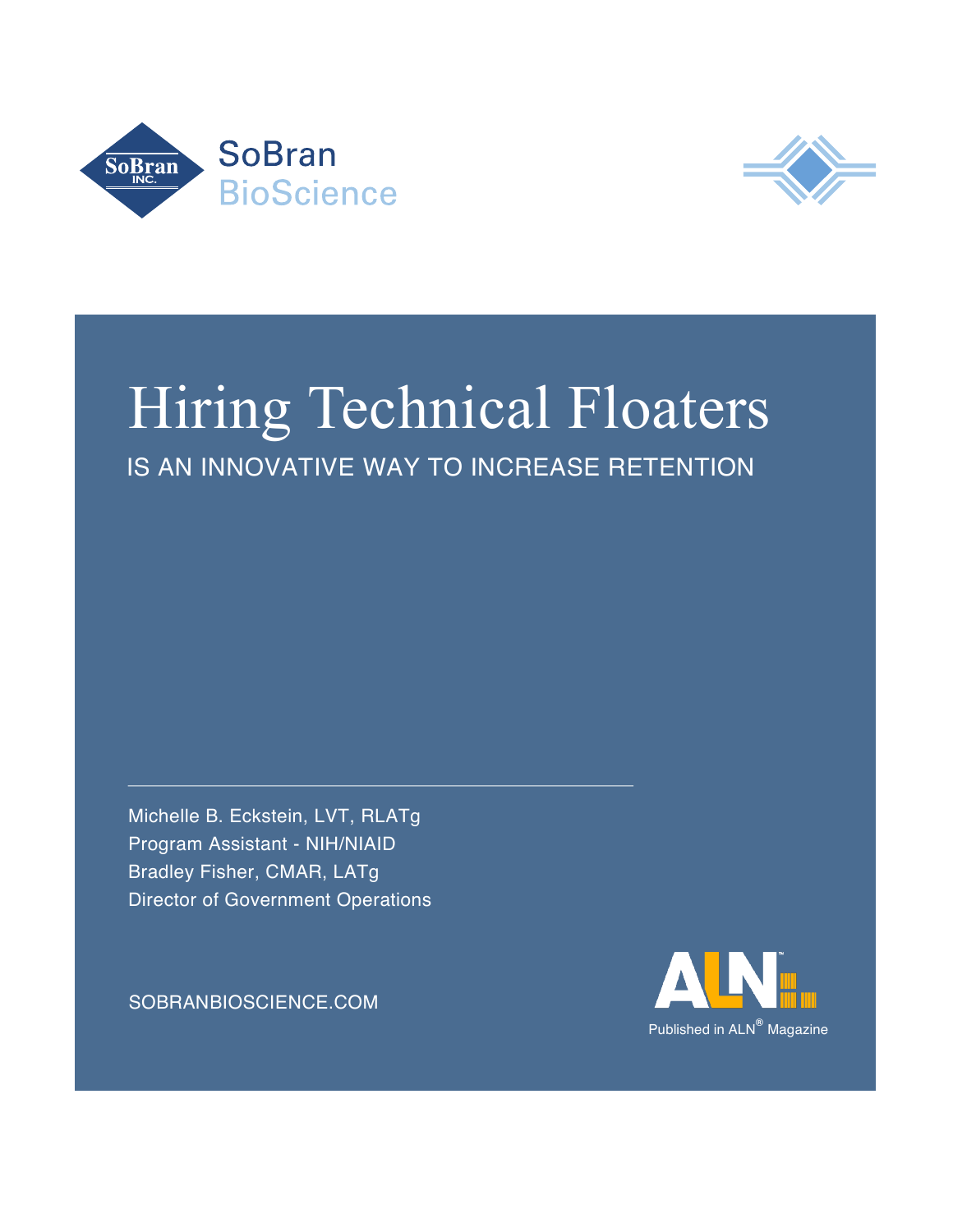

## INTRODUCTION

As a company that provides biomedical research support to government, academic and corporate clients, we face the challenge of maintaining a stable workforce while encouraging promotion from within. To address this challenge we created a technical floater program that provides trained staff, referred to as Program Support Specialists (PSS), throughout all of our facilities.

Faced with shrinking budgets and increasingly diverse job requirements, employers must demonstrate creativity and innovative strategies to attract and retain talented staff.

As a company that provides biomedical research support to government, academic and corporate clients, we face the challenge of maintaining a stable workforce while encouraging promotion from within. To address this challenge we created a technical floater program that provides trained staff, referred to as Program Support Specialists (PSS), throughout all of our facilities.

When there is an open position in one of our client engagements, the PSS program allows us to provide immediate operational support with minimal supervision, preventing any lapse in service while we screen for the ideal permanent candidate. Not only does this approach deliver value-added customer service for our clients but it also provides long-term benefits for our company as well as PSS employees.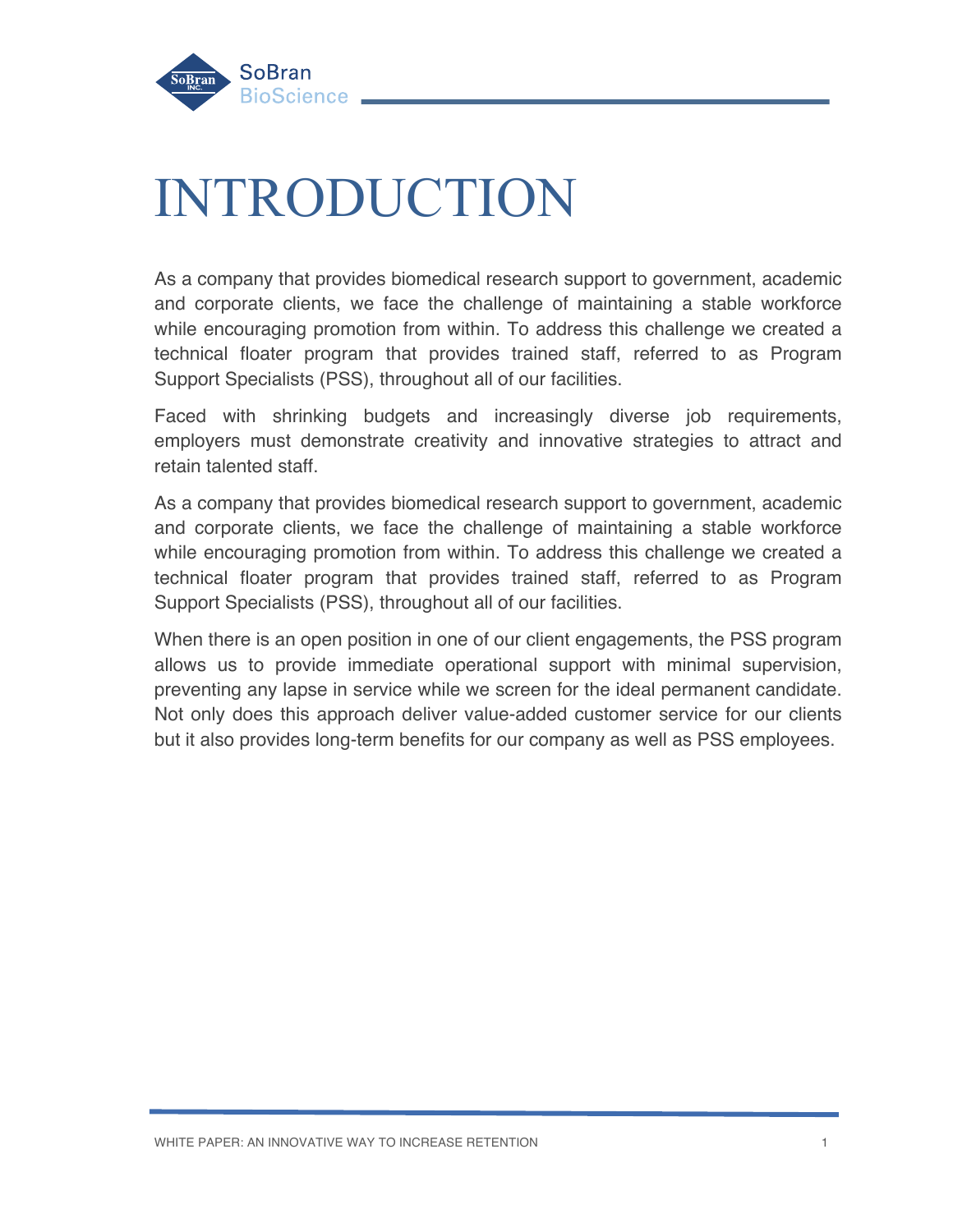

## Table of Contents

| Fast Track Education Sets New Hires On The Right Path3               |
|----------------------------------------------------------------------|
|                                                                      |
| Cross-Training Boosts The Ability To Learn New Procedures Quickly  4 |
| A Pool Of Talent Is Ready To Fill Diverse Client Requirements 5      |
| $-6$                                                                 |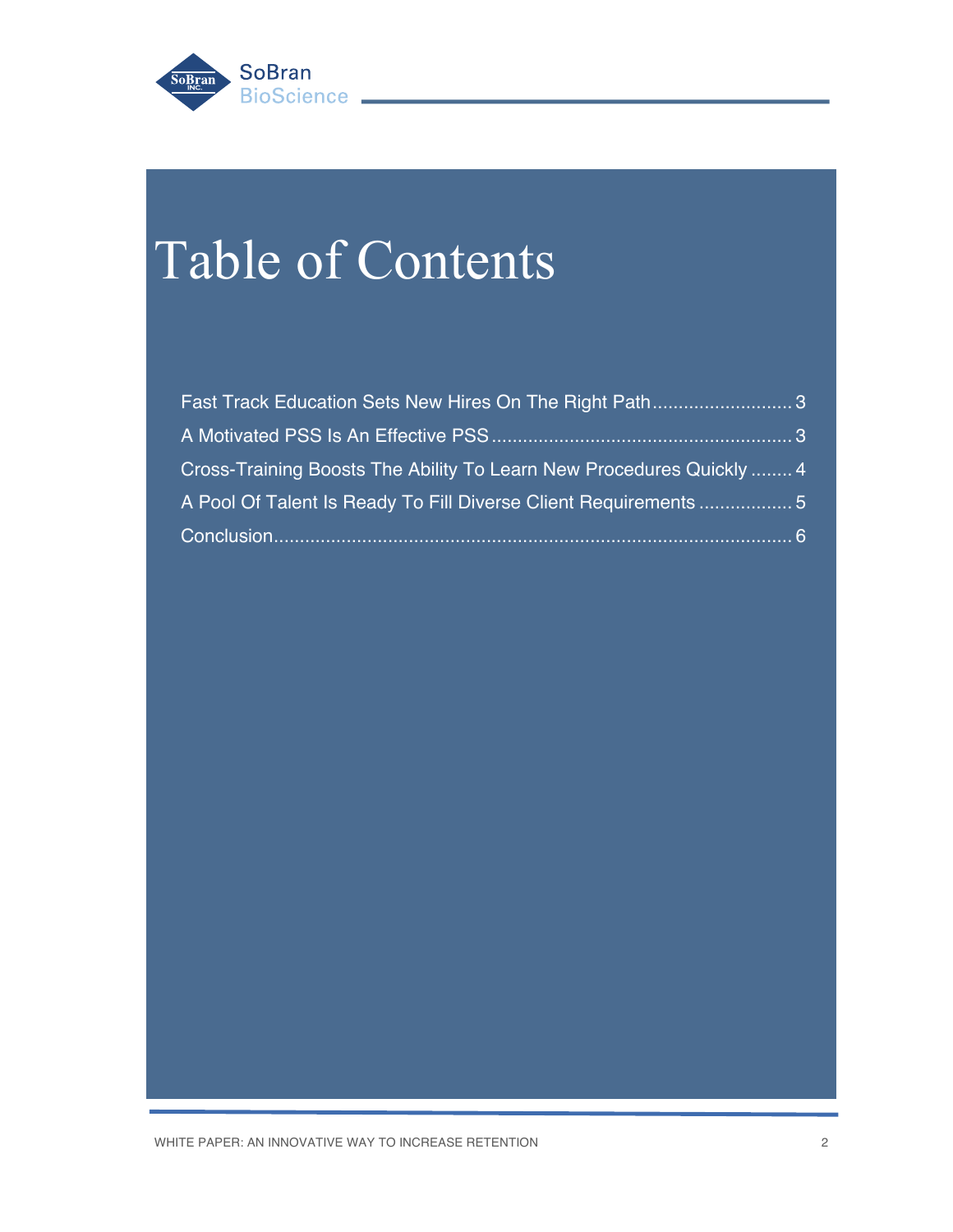<span id="page-3-0"></span>

## FAST TRACK EDUCATION SETS NEW HIRES ON THE RIGHT PATH

While some colleges are starting to provide laboratory animal curriculum, many people still enter the laboratory animal field with very little experience and no familiarity with the industry. Often they aren't aware of the different types of roles that exist and it can be difficult and time consuming for them to gain the skills they need to progress in their career.

The PSS program provides the opportunity for a new recruit to gain a broad range of hands-on husbandry and technical training in a compressed timetable. They work with different lab animal species in a variety of facilities, while providing essential support for biomedical research.

Currently the PSS program supports both large and small animal species in conventional, barrier, and high containment facilities. Staff are exposed



A technical floater program is an innovative way to stabilize the workforce and retain talent.

to a wide variety of managerial and training styles while working in positions that vary from cage wash to husbandry at different technical levels. This variety of exposure allows a PSS not only to become familiar with different species and procedures, but also to experience all facets of a facility in a short period of time and see how each specific area fits into the big picture. Ultimately, the employee develops a thorough understanding of how different aspects of the facility depend upon one another.

### A MOTIVATED PSS IS AN EFFECTIVE PSS

We screen candidates carefully for the right skills and personality traits to be successful in the PSS program. While this program can provide many advantages for the employee, success is dependent on an individual's level of initiative. A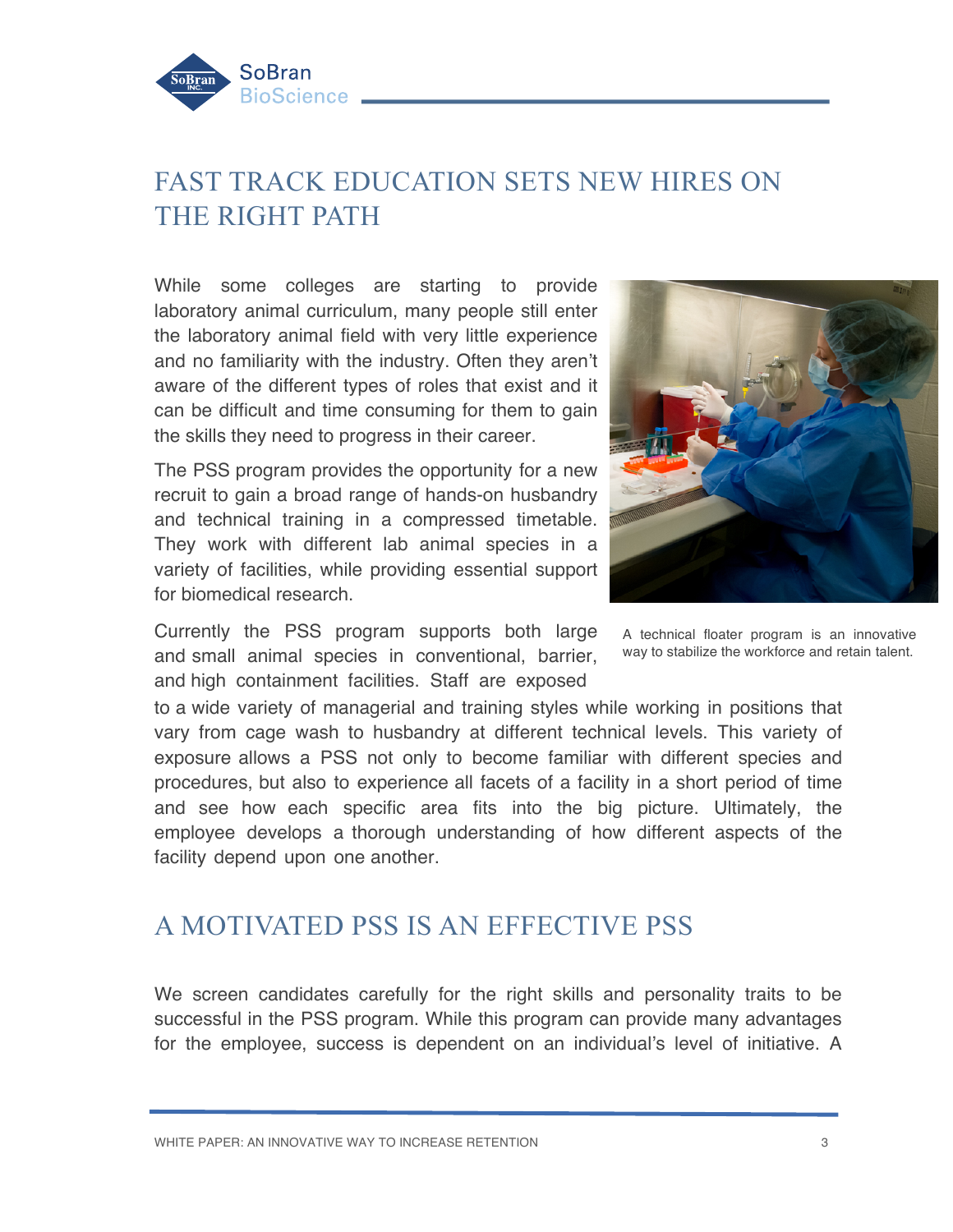<span id="page-4-0"></span>

motivated PSS that is willing to work hard in every assignment, with the drive to learn from each experience, will be more successful and create additional opportunities.

To promote career development for each PSS, management focuses on their individual strengths, interests, and goals and tailors work assignments accordingly. This strategy opens the door to a variety of different career paths and helps each individual determine which one may be the best fit. Since job duties and requirements may change with each research site, and assignments vary according to programmatic needs, each PSS may encounter a slightly different experience.

## CROSS-TRAINING BOOSTS THE ABILITY TO LEARN NEW PROCEDURES QUICKLY

Every biomedical research program has high expectations with little room for error. Yet, each research site has a slightly different area of focus, emphasizes specific requirements and has minor variations in standard operation procedures. Additionally, every site has a slightly different workplace culture, each with its own inherent politics and rules, to which a PSS must always adapt as a team player. To perform effectively, a PSS learns to keep eyes and ears open, while asking questions about procedures and the research that is supported.

Typical questions a PSS asks in each new role:

- What specifics are different in this facility?
- What documentation is required and how often should it be documented?
- What type of research is being supported and how is this different?
- How can I use what I have learned to be more efficient?

Asking these questions and carefully listening to the appropriate answers can expand the employee's knowledge base, while allowing the PSS to create connections with colleagues and industry experts. Moving between sites and cross-training in different departments is highly effective at sharpening a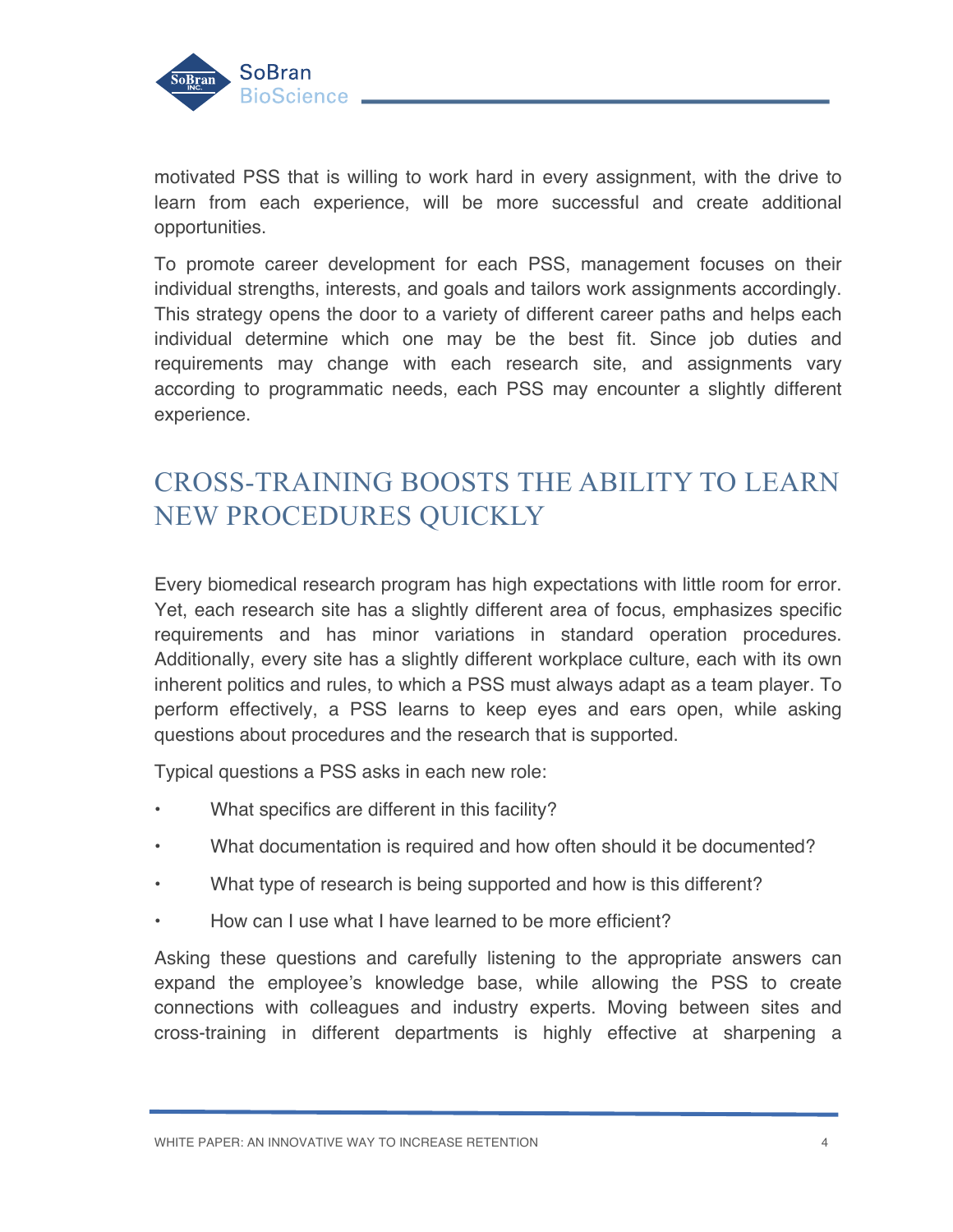<span id="page-5-0"></span>

technician's skills, building the proper frame of reference and providing additional depth of understanding relative to the lab animal industry.

### A POOL OF TALENT IS READY TO FILL DIVERSE CLIENT REQUIREMENTS

As a company with a wide range of complex contracts, we must be capable of filling innumerable types of support positions, each with distinct job requirements.

The PSS program proves indispensable when there is a need to fill a position quickly with expertise that is difficult to find. In situations such as this, a PSS can be immediately deployed to be trained by other team members or a departing employee, ensuring optimum transition of job responsibilities while preventing any lapse in service to the client.

At times a PSS will develop a strong rapport with a client and prove to be a good fit for a job long term. If this happens, the PSS may be hired to support the position permanently. This strategy can allow a PSS to seamlessly integrate into the position, while decreasing the additional time and cost required to recruit and train a new employee.



Technical floaters can fill a position quickly with expertise that is difficult to find. The client will not see a lapse in support.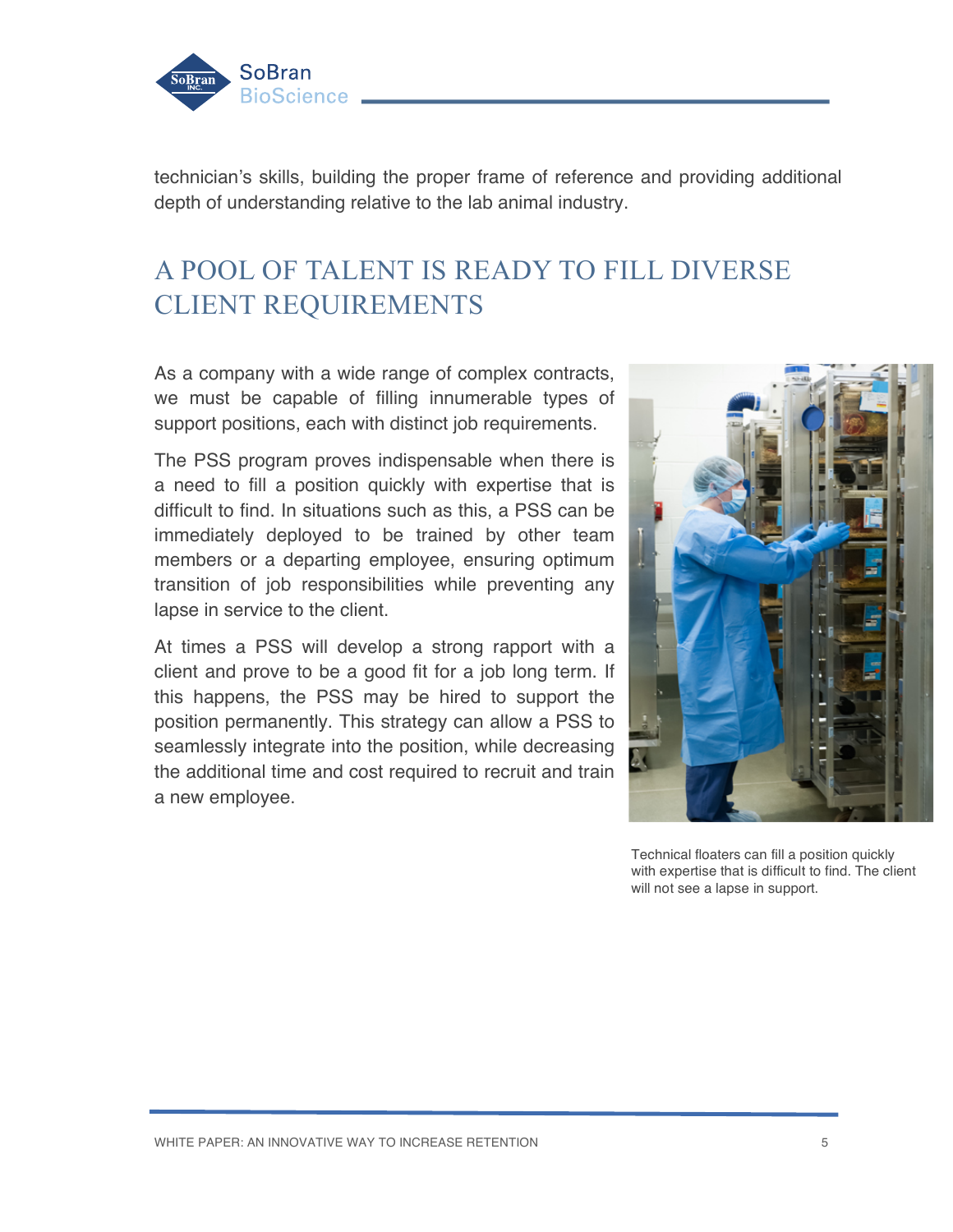<span id="page-6-0"></span>

### **CONCLUSION**

A technical floater program can be a valuable asset for any company. It provides access to a pool of trained staff on demand, which makes filling client requirements a faster and more effective process.

In addition, the diverse experiences promised by a floater program not only jump start employees in their career, but also make them more likely to stay with their employer as they seek new opportunities for growth. That means less staff turnover and a more stable workforce.

PSS programs such as this one set new entrants to the biomedical industry on a course to become future leaders, armed with a diverse set of experiences and the ability to adapt quickly to new workplace environments.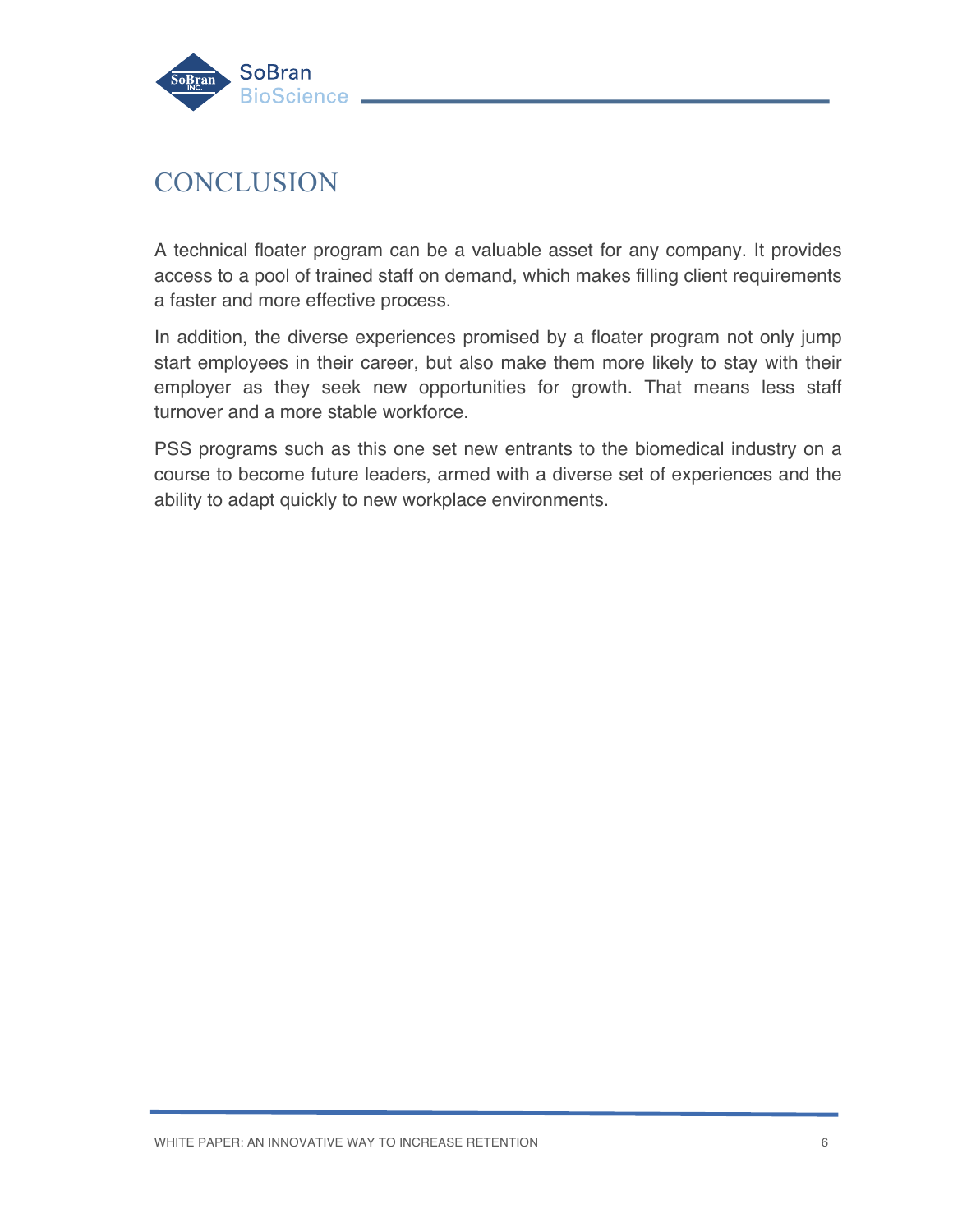

# ABOUT SOBRAN BIOSCIENCE

SoBran BioScience has nearly 20 years of experience supporting complex preclinical research and drug discovery. The team manages animal facilities and provides strategic and technical support for laboratory animal and contract research projects.

#### **Compliance Expertise**

With over 500 biomedical professionals, the team has experience in all aspects of *in vivo* research. Staff members are AALAS certified and support GLP research projects. SoBran management is ISO 9001:2008 certified and leads the industry in designing and managing ethical animal care programs that meet the most demanding regulatory standards. In addition to onsite support, SoBran offers AAALAC-accredited facilities with a guaranteed 5-day IACUC review and direct communication with laboratory personnel.

SoBran BioScience clients span government agencies, academic institutions, biotech and pharmaceutical companies, and include long-term engagements with the National Institutes of Health and Walter Reed Army Institute. The company has consistently been listed on the Inc. 500 and Black Enterprise Top 100.

#### **Experienced Leadership**

A former Air Force Officer, Amos Otis founded SoBran in 1987 on the Air Force values of integrity, service and excellence. Mr. Otis continues to lead SoBran guided by his commitment to education and training. He serves on the Board of Directors of the Federal Reserve Bank of Cleveland.

Dr. Gregory Kelly, Senior Vice President of Operations and head of the BioScience Division at SoBran, has conducted scientific research and directed large complex research programs in molecular biology and toxicology for over 30 years. Dr. Kelly serves as Chairman of the Greater Baltimore Council.